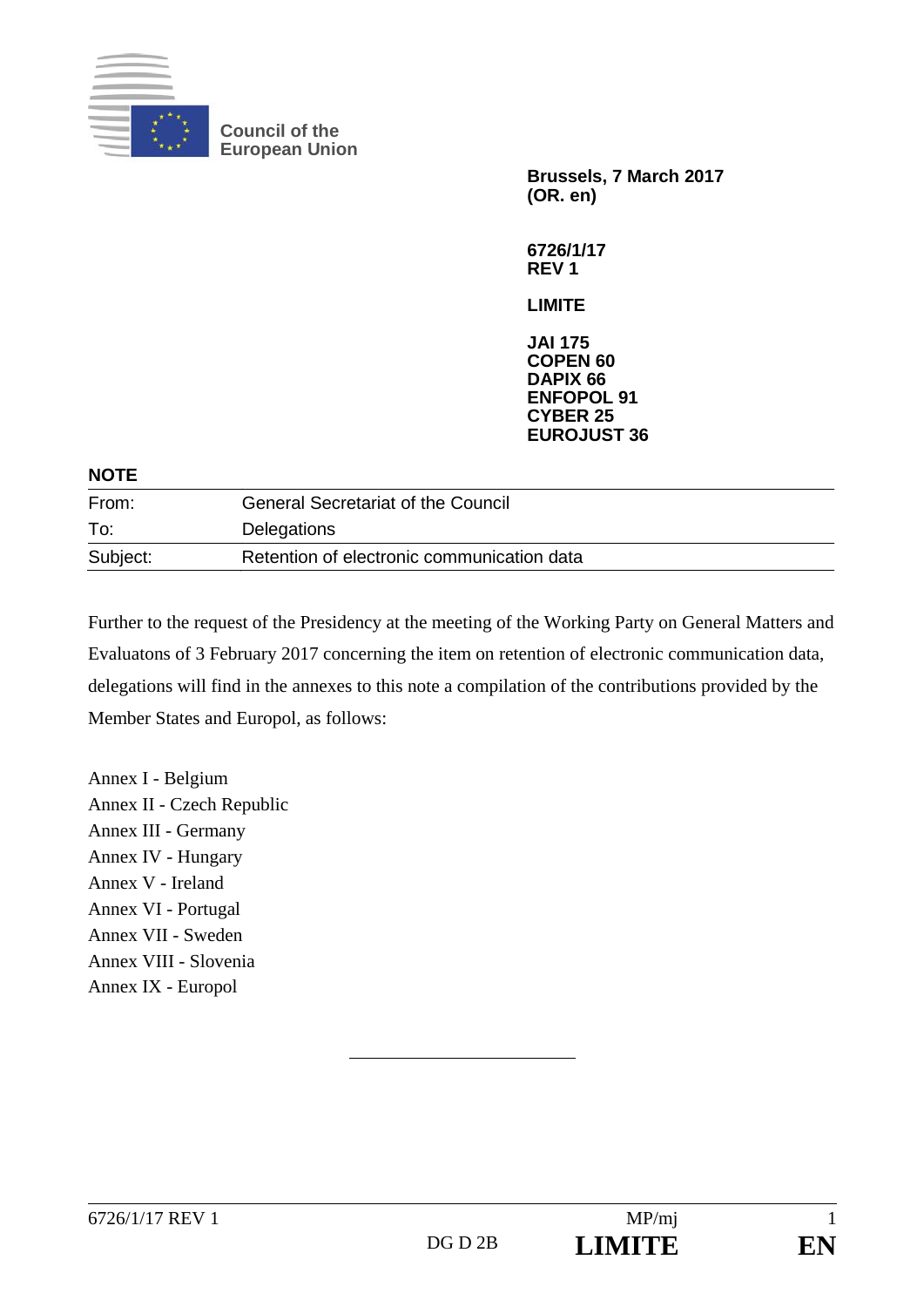# **ANNEX I**

#### **BELGIUM**

*Given the importance of access to electronic data in the course of criminal investigations, Belgium is of the opinion that the consideration of the impact of the recent ruling of the Court of Justice in the télé2 case should remain, as a matter of priority, on the political agenda of the European Union. At the same time, experts meeting should be organized as soon as possible in order to exchange views on possible ways forward.* 

*Please find hereafter a summary of the current situation in Belgium:* 

## **Data retention in Belgium: general framework**

The Belgian data retention legal framework has been recently amended by the Law of 29 May 2016 regarding the retention of data in the sector of electric communications. The Law was published in the "Moniteur Belge" on the  $18<sup>th</sup>$  of July 2016, and you will find a link to the full text below.

To facilitate the reading of the provisions included in this Law, please also find references to the Belgian legislation regarding electronic communications, the Code of Criminal Proceedings, and the Intelligence Offices.

# *Main reasoning behind the 2016 legislation*

The general objective of the new Law was to respond to the annulment of the previous Law of on data retention of 30 July 2013 by the Belgian Constitutional Court. The judgment of the Constitutional Court followed the arguments given by the European Court of Justice in its Digital Rights Ireland decision by which the European Data Retention Directive was declared to be invalid.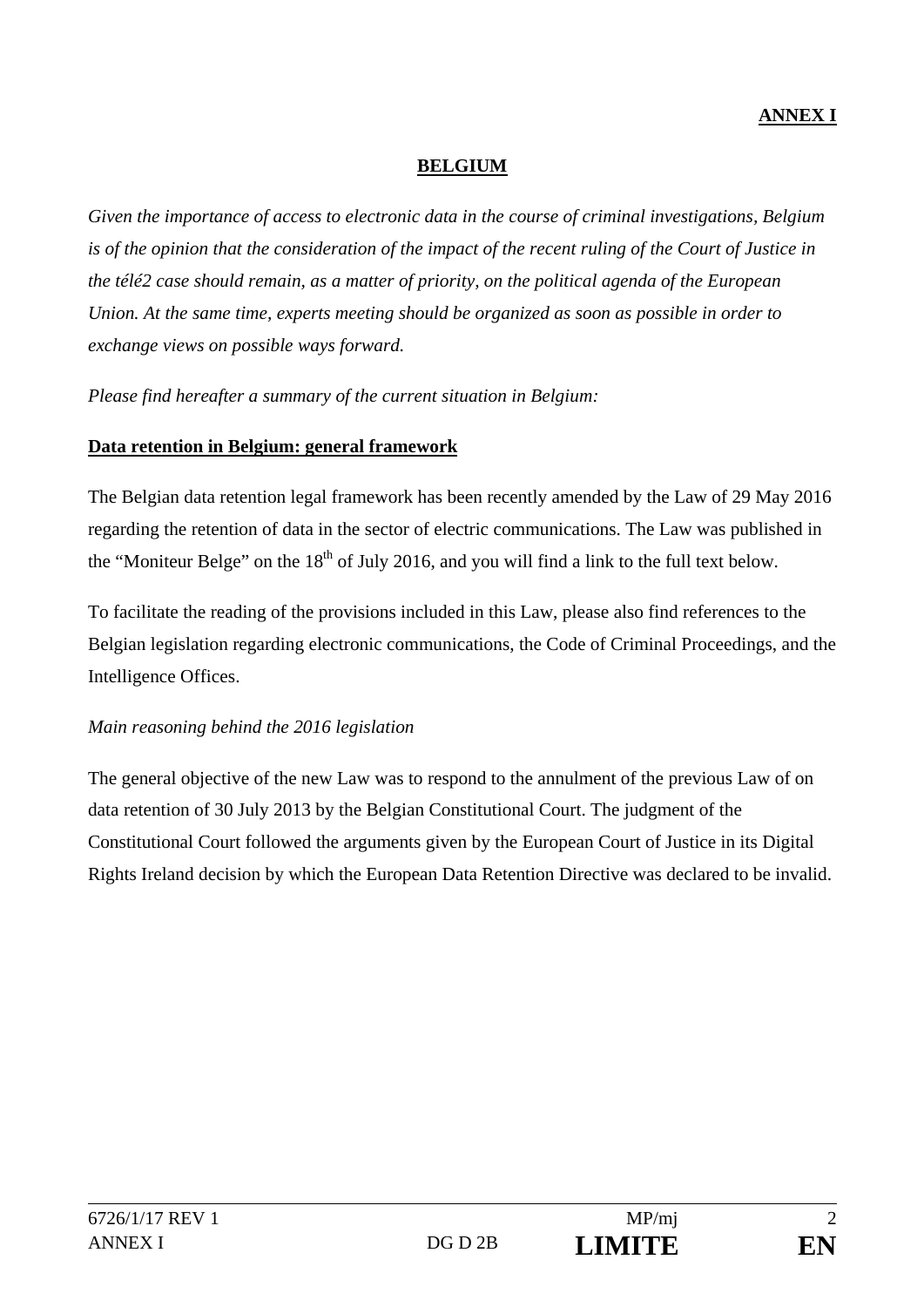The Belgian government is aware of the fact that it is beyond doubt that a general data retention obligation is a significant limitation of the privacy of the persons subjected to this retention, and that important safeguards and conditions are absolutely necessary, both for the secure retention of the data and the access to the data. Therefore it is important to emphasize that, even if the new data retention Law concerns all citizens, the access and the use of their data will be strictly limited to a concrete criminal case, or an inquiry intended to obtain intelligence (in the case of the Intelligence Services). Access will only be granted after a judicial authority (in criminal proceedings) or an independent Commission (in intelligence cases) has authorized this access, taking into account the several conditions and safeguards that relate to these particular cases.

During the preparations of the new Law, the Belgian authorities have given due attention to the arguments of both the Belgian Constitutional Court and the European Court of Justice. Both Courts have concluded that a general data retention obligation is a violation of the proportionality principle. This violation is, according to the Courts, the consequence of a combination of 4 elements:

- The fact that the retention concerns all citizens:
- The absence of differentiation on the basis of the categories of data and their utility;
- The absence or the inadequacy of the rules regarding access to the data;
- The absence of rules regarding the secure retention of the data.

All of those four elements have been thoroughly examined during the preparations of the 2016 Law, and this examination has led to the following conclusions.

First of all, as far as the data retention obligation itself is concerned, we have come to the conclusion that a differentiated approach on the basis of a group of persons, a certain period, or a geographically limited zone is not feasible. This conclusion was confirmed by the Belgian Privacy Commission (DPA).

a) A limitation of the retention to persons who are already subject to a criminal investigation is meaningless, as this possibility already exists. Judicial authorities have the possibility to request traffic data and thus oblige service providers to retain these data for the future. The aim of the data retention is rather to guarantee that certain data remain available for a certain period in the past.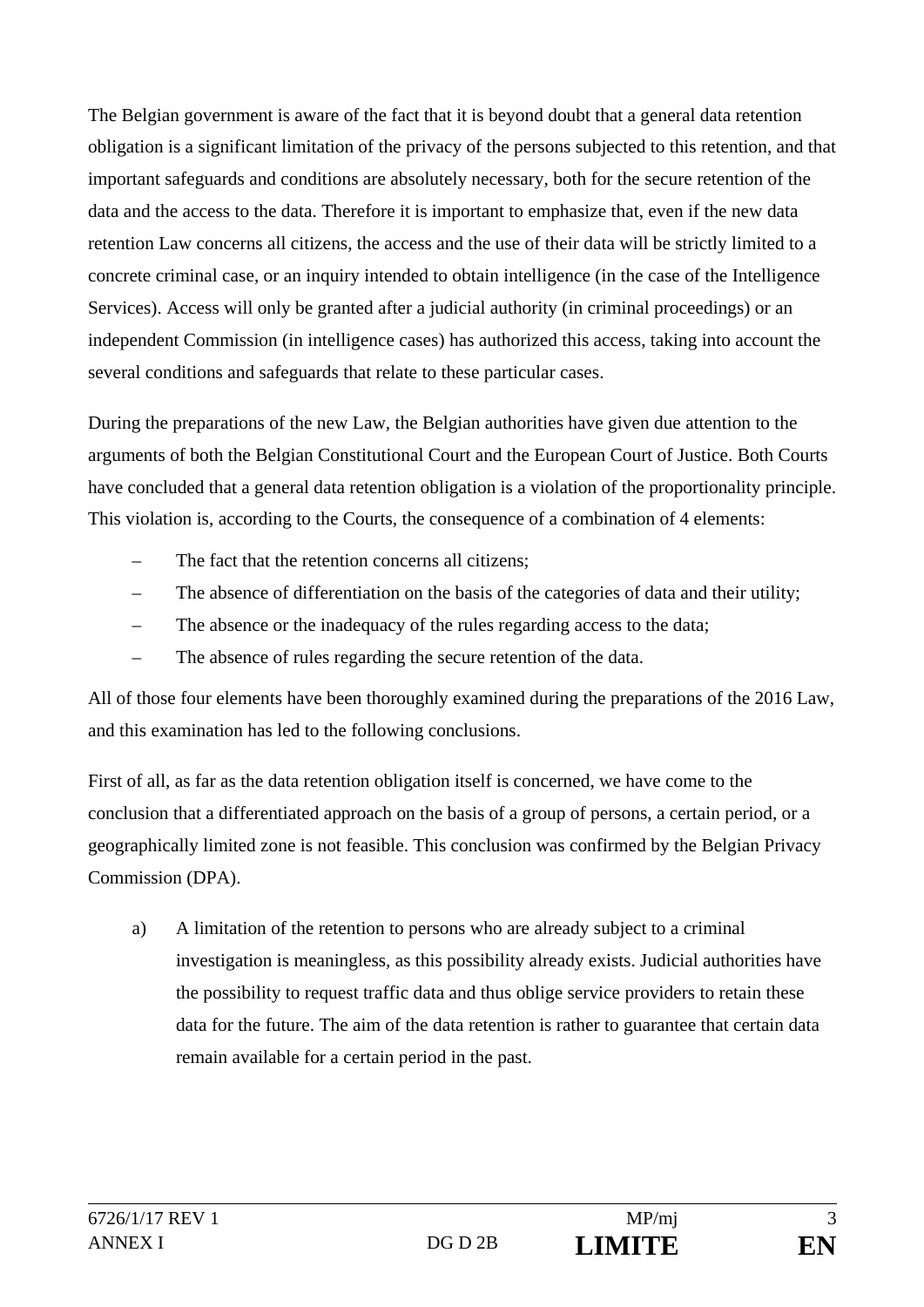b) A differentiation on the basis of certain periods or limited geographical zones, or a certain group of people is not conceivable. A certain time period is not coherent with a lot of situations and types of serious crime for which data retention is of the most importance (e.g. child pornography). A limitation to a certain geographical zone or a certain group of persons would amount to discriminatory profiling.

Secondly, it is not stated in the decisions of the Constitutional Court and the European Court of Justice that the violation of one of the four elements described above is sufficient to conclude that the proportionality principle has been violated.

Therefore, the three other elements that were summed up by both Courts have been fully implemented.

- The new Law has introduced a differentiation on the ground of three categories of data: subscriber data, connection and localization data, and traffic data.
- A reinforcement of the safeguards and conditions for the access to the data was introduced. A differentiation was also introduced on the basis of the seriousness of the crime: even if the retention period is 12 months, for less serious crimes the data will not be accessible for this whole period. Such a differentiation has been introduced for access to the three categories of data described above.
- The new law has also reinforced the measures that should be taken by service providers to secure the data and the access to those data.

For more detailed clarifications on the content of the new Belgian data retention legislation, we can refer to the "exposé des motifs" that was published on the website of Parliament: http://www.dekamer.be/FLWB/PDF/54/1567/54K1567001.pdf.

# *Update of the situation*

Following the decision of the European Court of Justice in the case Tele2, four claims for annulment of the new Belgian legislation have been introduced before the Constitutional Court.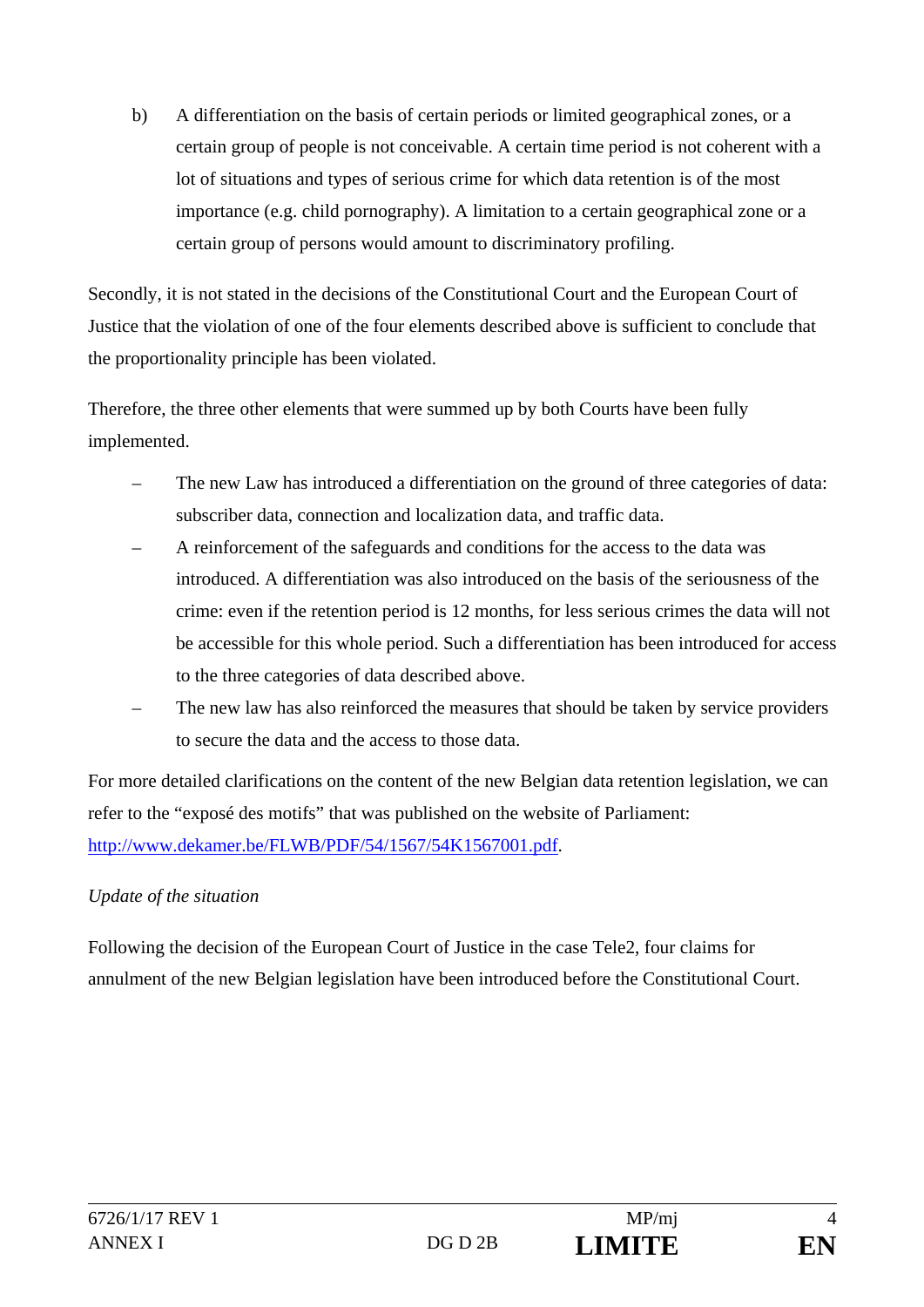The Belgian Government is currently scrutinizing the possible implications of the interpretation of the Court of Justice in Tele2 case on this legal framework. The arrest of the Belgian Constitutional Court is not expected before the end of the year.

The Belgian data retention legal framework has been recently amended by the « *loi du 29 mai 2016 relative aux communications électroniques" :* 

http://www.ejustice.just.fgov.be/cgi\_loi/change\_lg.pl?language=fr&la=F&cn=2016052903&table\_n ame=loi

To facilitate the reading of those provisions, please also find references to Belgian legislations that have been modified by the law of 2016:

http://www.ejustice.just.fgov.be/cgi\_loi/change\_lg.pl?language=fr&la=F&cn=2005061332&table\_n ame=loi

(loi du 13 juin 2005 relative aux communications électroniques) – **See Articles 126 and following + 145** 

http://www.ejustice.just.fgov.be/cgi\_loi/change\_lg.pl?language=fr&la=F&cn=1808111730&table\_n ame=loi

(Code d'instruction criminelle – articles 8 à 136quater) – **See Articles 46bis, 88bis and 90decies** 

http://www.ejustice.just.fgov.be/cgi\_loi/change\_lg.pl?language=fr&la=F&cn=1998113032&table\_n ame=loi

(loi du 30 novembre 1998 sur les services de renseignement et de sécurité) – **See Articles 13, 18/3, 18/8.**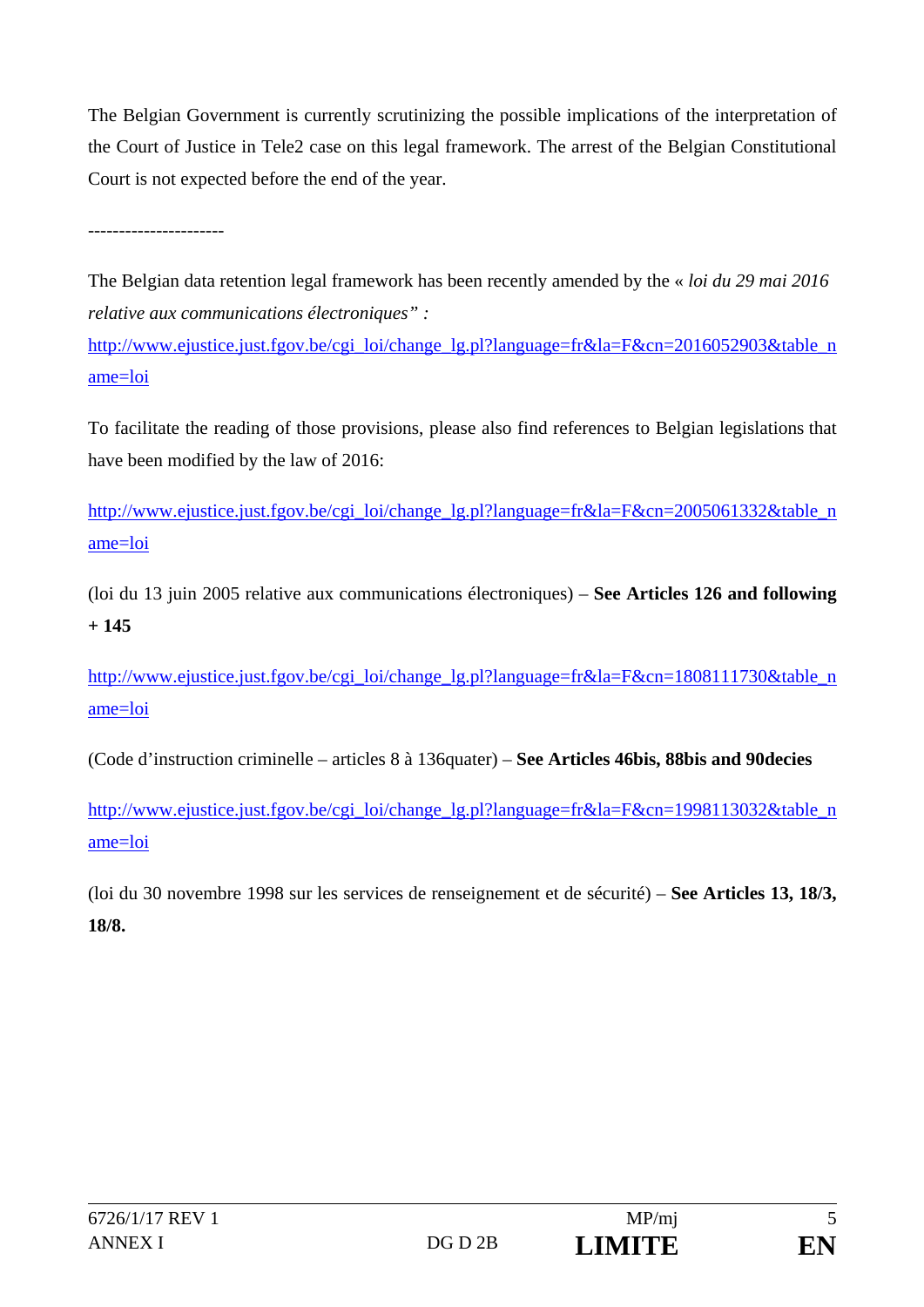# **CZECH REPUBLIC**

According to the Czech law, an act on electronic communications clearly state authorities entitled to request the respective data (it should be police, intelligence services and Czech national bank); the period for storage of the respective data (basically, the categories of data that have been required by the former data retention directive 2006/24/ES) is six months; and finally data protection rules as clearly set in the data protection act shall be also applicable on this special act. According to Section 88a of the Criminal Procedure Code the respective data may be used only for investigations of a crime with a minimum sentence of three years, a intentional crime punishable according to the international treaty and exhaustive list of crimes which are usually committed with the use of mobile or internet (such as stalking). Courts (judge during investigation or chair of senate during trial) approval is necessary to obtain the data. Moreover it should be obligatory to give back information that the data has been obtained in the cases, where the person is known. Data keeping according to the directive are mainly key information in prosecution. In number of cases is the information about mobile number present at the scene of crime the only information that could lead to the person connected to the crime.

Right now we are waiting for the analysis of the EC as was mentioned at last GENVAL meeting. We are analysing the judgement but we do not have any clear solution how to ensure targeted retention. In other points, we are following the court's decision. Data retention is important for law enforcement because under strict conditions and for certain serious crimes it is possible to gain the data from the past. It is important that police is limited in access to the data; there is no push method to some storage. Police can obtain data only under strict conditions and after approval of the court. We were of the opinion that this should protect the privacy as well as help police to investigate. There is no list with phone numbers; one person can use many SIM cards and phones with different IMEI. Therefore from the technical point of view it is not easy to retain data just about persons convicted of a serious crime. It is even more difficult with the internet. Discussion about categories of data can be held; also data retained by the companies for their own purposes can be used for investigation; however the scope of retained data is not the same.

Data retention is also quite technical issue, so also technical experts should participate at the discussion.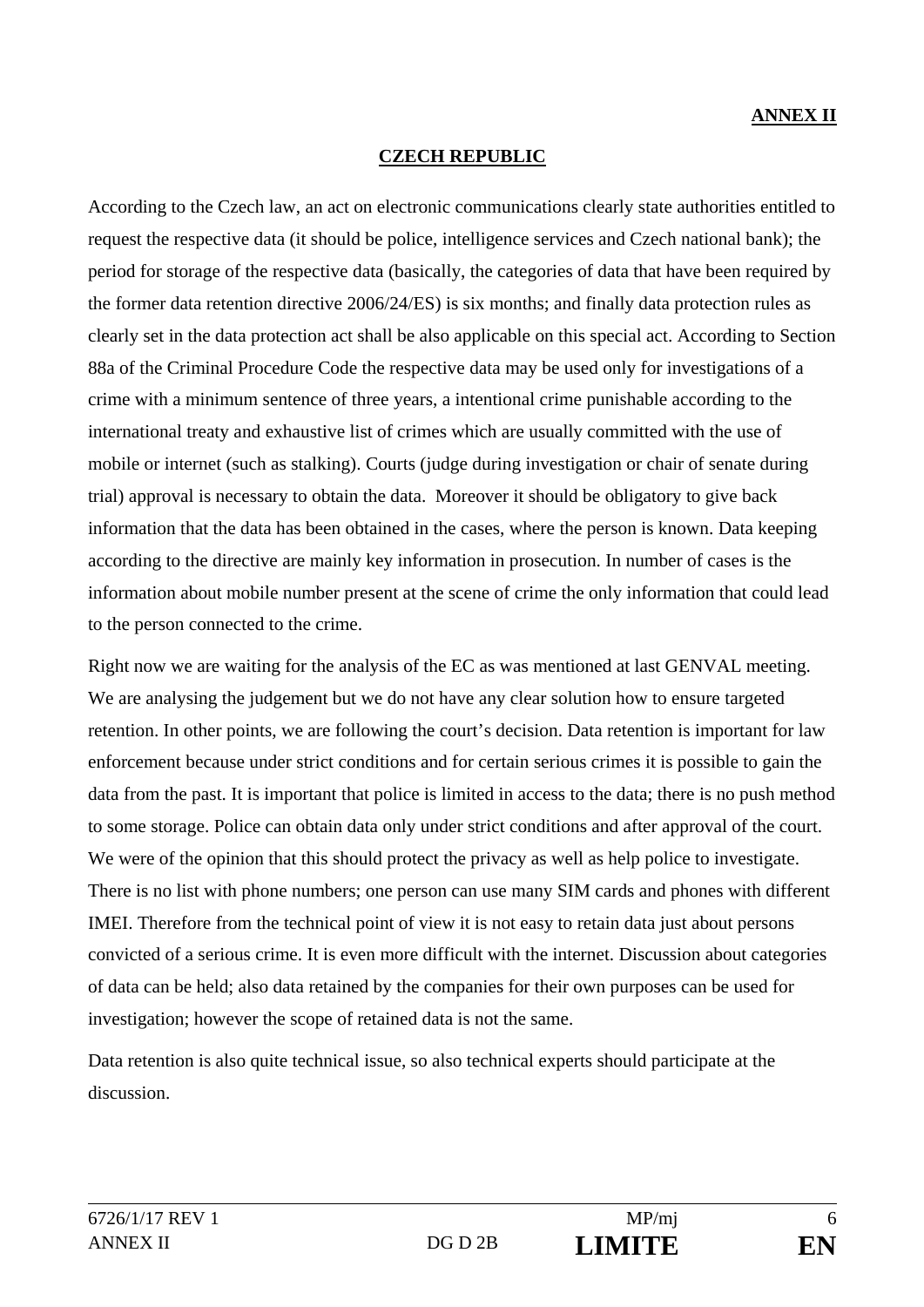#### **GERMANY**

We are grateful for the opportunity to provide our comments to last sessions' topic "retention of electronic communication data". Two approaches on how to respond to the ECJ's judgment have been discussed during the meeting (and within the discussion paper distributed by the presidency).

## 1. Technical measures (discussion paper, question 1)

With regard to technical measures, it has to be noted that Germany has introduced new provisions on data retention in December 2015. The obligation to retain certain data will not enter into effect before July 2017. This means that at this point of time, there is no mandatory retention of data and access for law enforcement agencies is only available regarding data stored by providers for business purposes.

2. Legislative measures (discussion paper, question 2)

The new provisions on data retention in Germany have been formed on the basis of the requirements formulated by the Court within its Digital Rights decision in 2014. The Analysis of the new Tele2 judgment and its potential implications for Germany is still ongoing. KOM announced to provide guidance on the conditions national legislation has to fulfill in order to comply with the judgment which seems to be a reasonable next step on the EU-level. Germany strongly appreciates the Commission's efforts. Whether a harmonized approach seems to be favorable should be considered once the analysis of the judgment has proceeded further.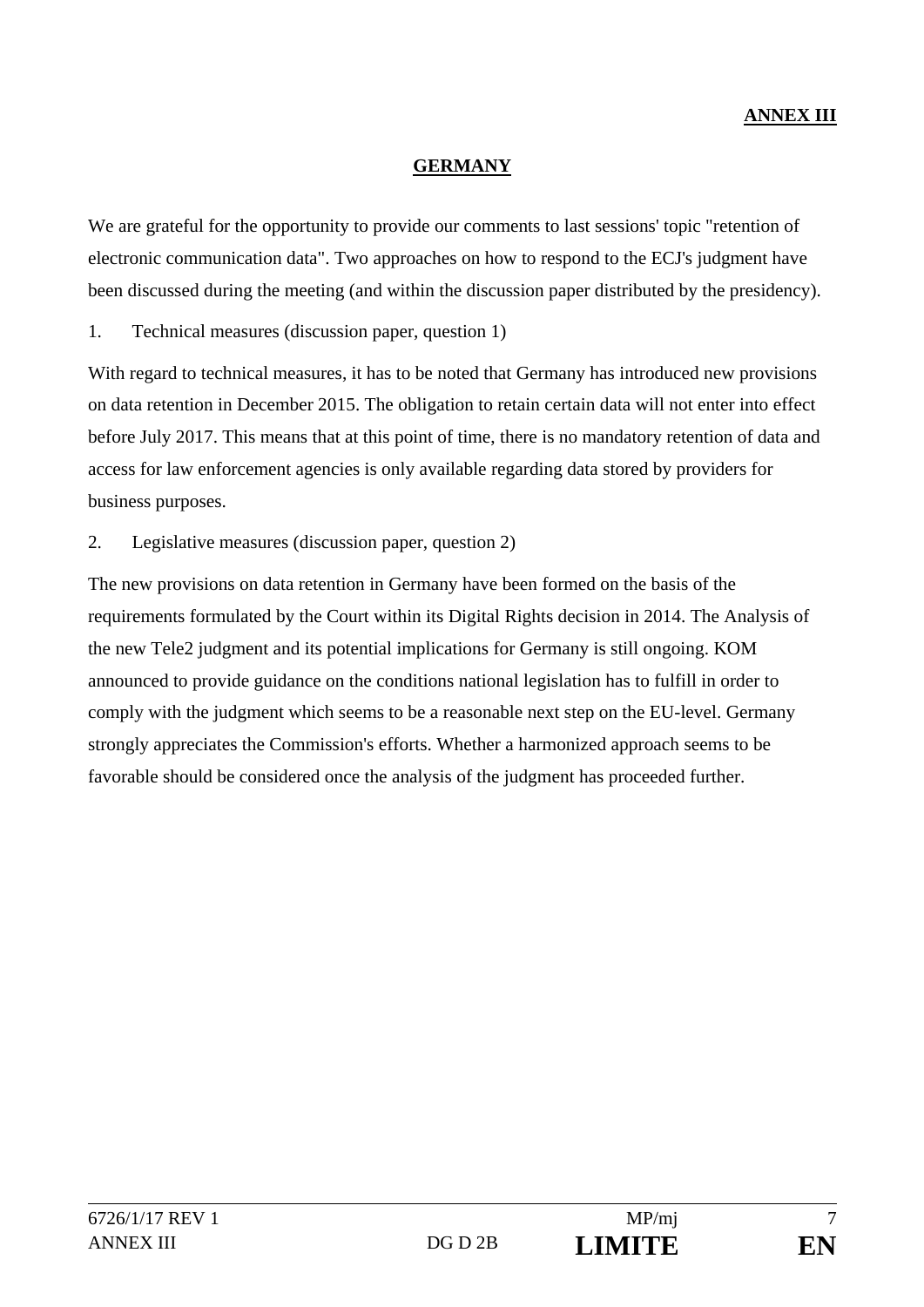#### **HUNGARY**

Article 11 of the proposal for a new e-privacy Regulation could be an adequate response to the judgement of the Court at EU level. The wording of Article 11 is general enough to leave room for Member States to find various solutions in their national legislation, while it reflects properly on the requirements set out in the judgement. However, even on this basis, the challenge remains for national legislations to develop an effective and operative legal model consistent with the guarantees required by the judgement at the same time. There is a need for launching a more detailed guidance to Member States at EU level. Hungary is willing to contribute as soon as we have the outcomes of the evaluation of the Hungarian legislation against the judgement and our proposals for the possible national legal solutions.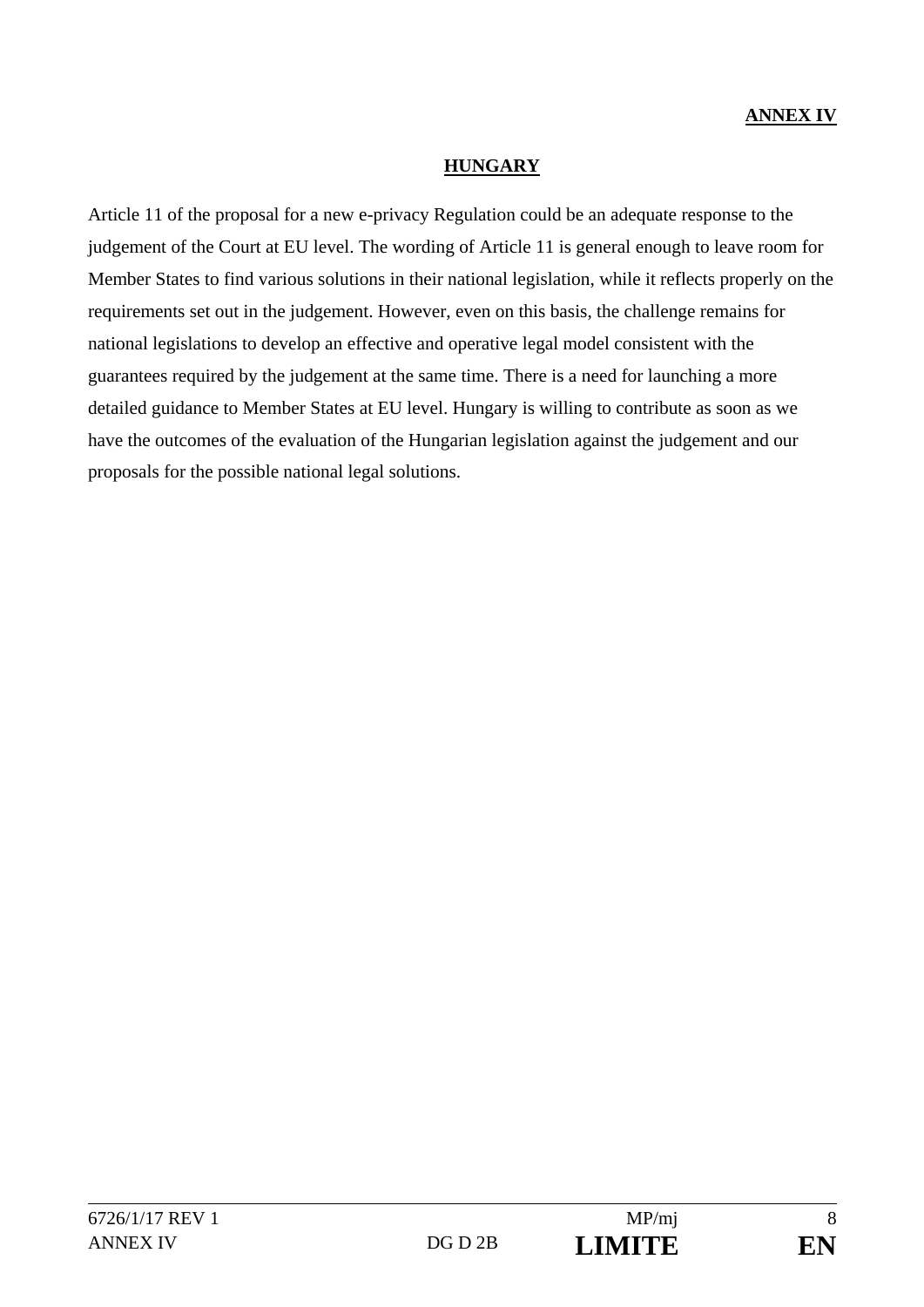#### **IRELAND**

#### **Retention of electronic communications data**

It is incumbent on any police service to establish the truth in the context of a criminal investigation by bringing the best evidence before the courts so that all victims and suspects receive justice, and all citizens are protected from becoming victims of crime.

Having available to investigators if needed, under the appropriate conditions, all relevant electronic communications data relating to suspects, offenders, victims, and witnesses before, during, and after the commission of a crime, can be a key assistance to any police service in initiating successful strategies for the prevention, investigation, detection and prosecution of crime. Of necessity the conduct and course of an investigation always takes time, and depends on the specific circumstances surrounding the receipt of each piece of information and intelligence received. It cannot, therefore, readily be predicted in advance whose or what data will be required. The greater the restrictions upon the dataset that can be accessed, the greater the potential information deficit for investigators.

The fundamental rights of both victims and suspects to justice and fair procedures when engaging with the criminal justice system requires a properly balanced approach to be taken to privacy rights in the context of the long-term retention of electronic communications data. Evidence that could prove the guilt or innocence of a suspect could be lost to the criminal justice system.

A harmonised, co-ordinated approach by all the Member States could yield better results when considering the best EU legislation to have in place, balancing all citizens' rights to privacy, justice, proportionality and fair procedures when engaging with the EU's criminal justice systems.

When seen against Ireland's current model for regulating access to retained communications data for law enforcement services, the implications of the CJEU judgement in the *Tele 2* case have the clear potential to seriously hamper the investigation of serious crime and protection against security threats.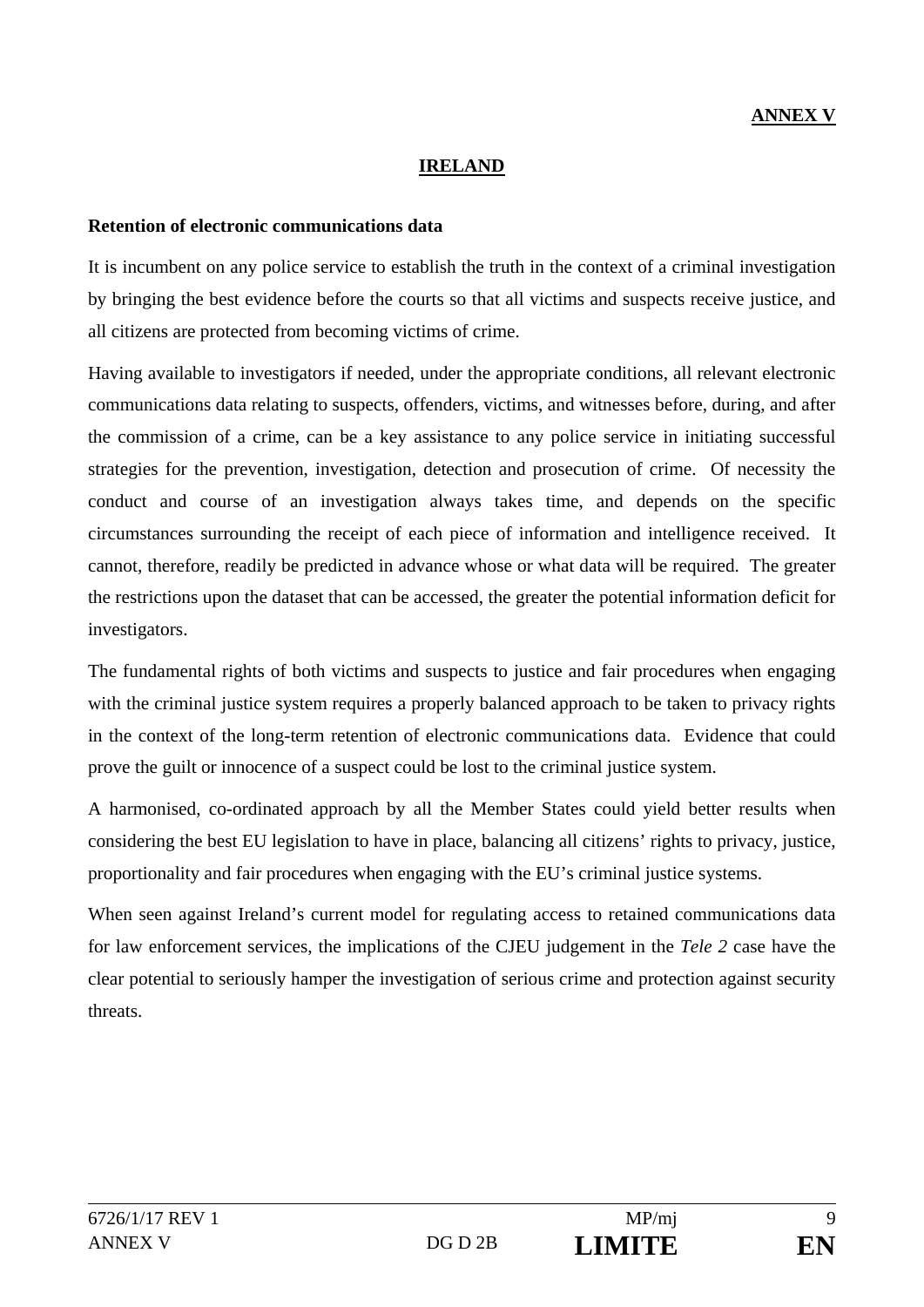## **PORTUGAL**

Following the discussions at the GENVAL meeting of 3 February 2017 on the "retention of electronic communication data", and after your request of 6 February, please find below our contribution to the questions raised by the Presidency, as already answered by H.E. the Minister of Justice of Portugal at the JHA Informal Council last January.

- The Portuguese legislation on the retention of data generated or processed in connection with the provision of publicly available electronic communications services or of public communications networks complies with the case law of the Court of Justice of the European Union. In this respect any change in the domestic legal framework seems to be needed.
- Legislative amendments are not envisaged, since the legislation in force respects the case law of the Court of Justice, requiring that the retention and transmission of data can only take place for the exclusive purpose of investigating, detecting and prosecuting serious crimes and always requiring the intervention of the Investigating Judge, safeguarding the rights to data protection and to privacy enshrined in the Constitution of the Portuguese Republic.
- Portugal consider that a harmonized approach on data retention at European level is needed in order to avoid negative impacts on the effectiveness of criminal investigations and prosecutions, in particular as regards the validity and admissibility of evidence in court and in the field of judicial cooperation in cross-border cases of serious crime and terrorism.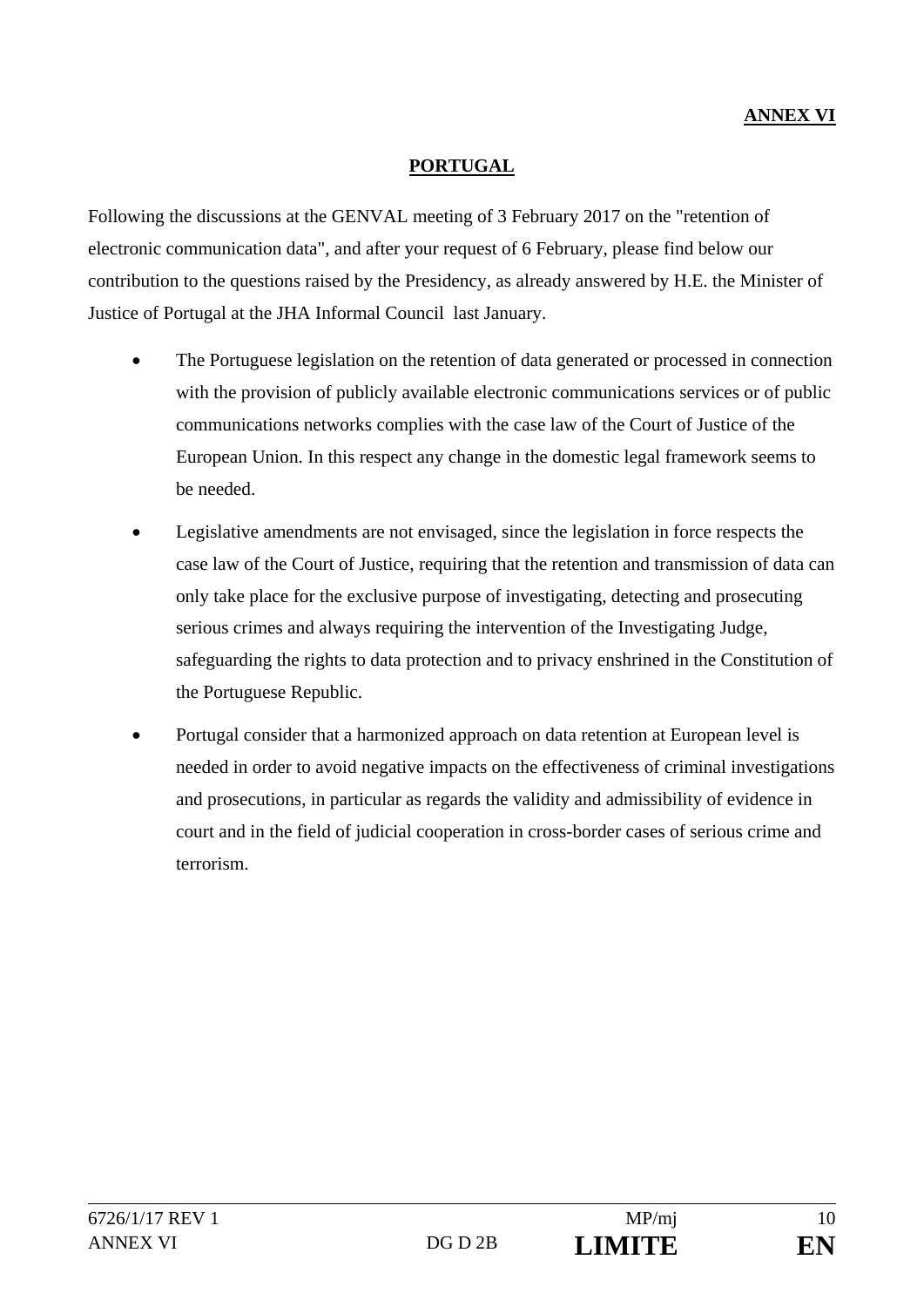#### **SWEDEN**

As a complement to the comments already made at the GENVAL working party on 3 Feb, SE would like to add the following. SE is positive to continue working at informal level. To start with, the Presidency should convene a meeting with a view to discuss a strategy to remedy the situation in the short-term as well as in the longer-term. With regard to the future Regulation on ePrivacy, this is clearly one piece of a solution. However, in the longer-term, further work is required in the EU law enforcement context, for instance by making the issue of proportionality a subject matter for the political level and in connection with preparing possible new cases before the Court.

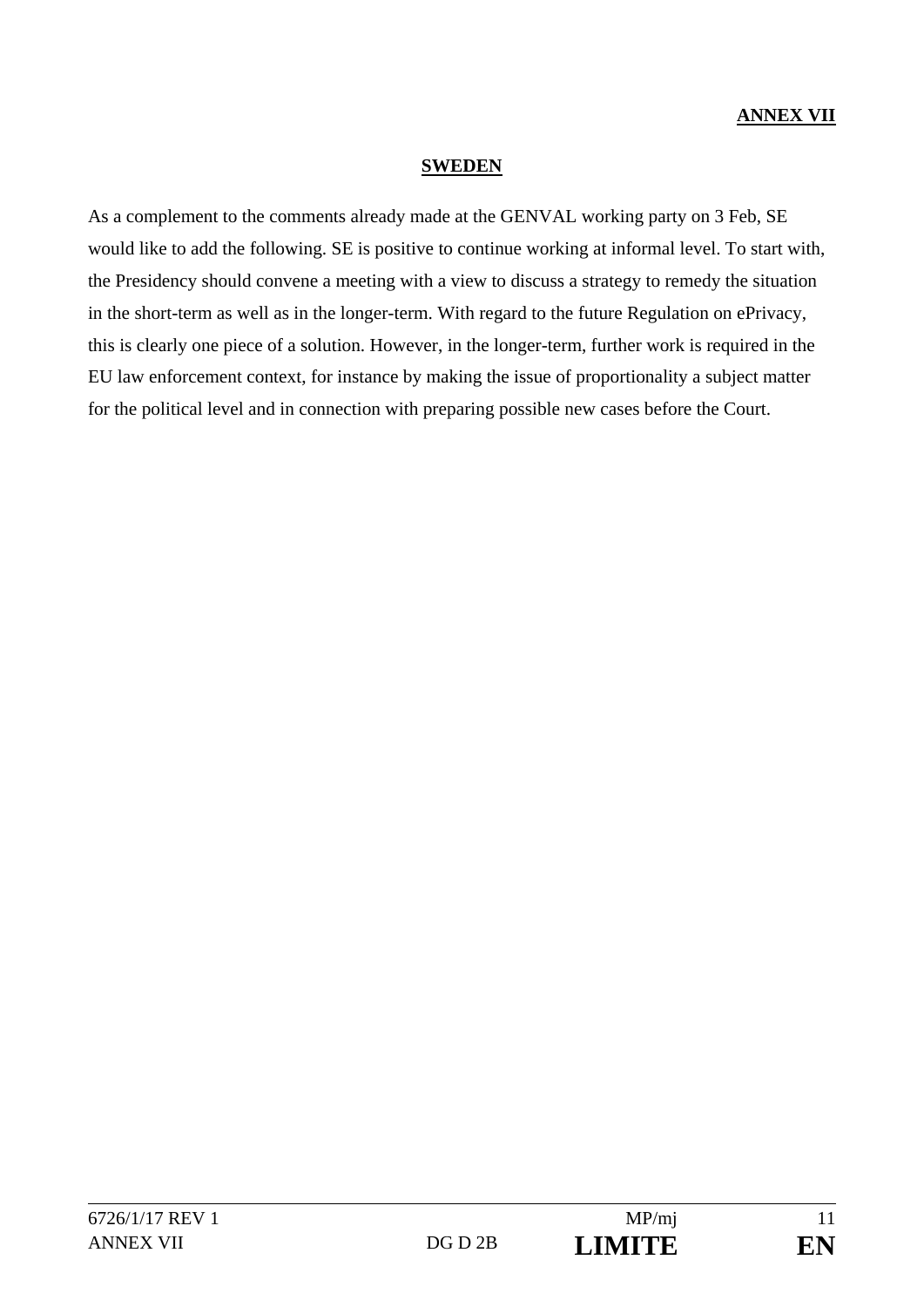# **ANNEX VIII**

#### **SLOVENIA**

Following the discussion at the Genval meeting on 3 February 2017 on the "retention of electronic communication data", we are sending our contribution regarding two questions:

3. Considering the importance of access to electronic data for criminal law enforcement authorities, what technical measures do Member States envisage in order to enable access while complying with this Court judgment?

Shortly following CJEU's invalidation of the data retention directive back in May of 2014 (the C-293/12 Digital Rights Ireland judgment), the Slovenian Constitutional Court (CC) annulled the national implementing provisions in Chapter 13 of the domestic Electronic Communications Act (decision Nr. U-I-65/13-19 of July the 3rd 2014).

With the said decision of the CC the national providers of publicly available electronic communications services or public communications networks were no longer required to retain traffic and location data belonging to individuals or legal entities. Their existing data retention databases were to be immediately deleted.

Consequently, the police were no longer able to rely on the said (14- or 8-month long database, for phone and internet data respectively). Instead, they had to rely on what the operators themselves kept for billing and similar purposes (subject to Article 6 of the ePrivacy directive, and to Articles 151 etc. of the national Electronic Communications Act). For phone usage data, that amounted to approximately 3-4 months of data with both major national providers, while internet usage data varied from operator to operator. That being said, the police was able to keep existing technical arrangements in place, and was able to keep receiving phone traffic data thought existing secure channels. The legal basis for requesting the data (Article 149.b of the Criminal Procedure Act) was unaffected by the CC judgment.

There has since been an ongoing discussion as to whether data retention should be reintroduced into the Electronic Communications Act. However, the wording of the CC decision was rather strict on the fact that mandatory and indiscriminate data retention (might) be prima facie unconstitutional, so we decided to be rather careful regarding this.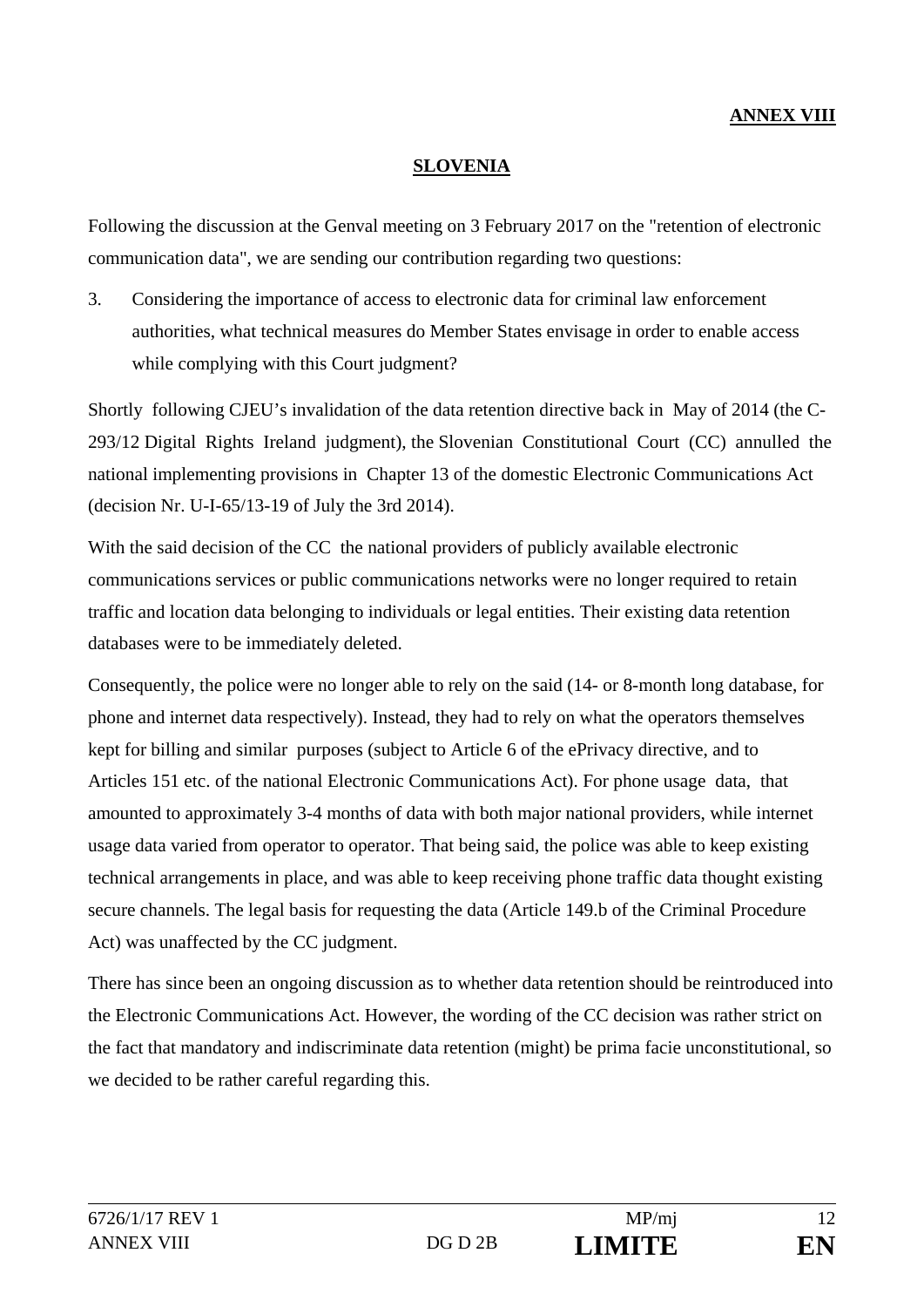That being said, the aforementioned loss of older phone data and consistent internet data has led the Ministries of Interior and Justice to work on preparing a draft amendment to the Criminal Procedure Act, to better help secure electronic evidence. The draft law is still in the legislative process and subject to change.

The draft amendment will provide for a comprehensive and differentiated legal basis for various types of investigative measures in order to obtain data on electronic communication of suspects.

According to draft law, investigative judge will be able to order the telephone/internet provider to deliver existing data on suspect's communication based on the state prosecutor's proposal supported by grounds. Furthermore the draft amendment provides for legal basis for investigative judge to order the telephone/internet provider to secure (freeze) data on suspect's communication. Request supported by grounds can is lodged by state prosecutor. This measure will be able to last up to 3 months.

Finally, draft amendment provides for legal basis for the court, police or state prosecutors to request the telephone/internet providers to hand over data on their users/subscribers who are suspects in serious offences or the data on the existence on their contract with the provider.

All these evidence gathering measures are subject to judicial review and time limitations while the request has to be specified and limited to the specific data and suspects in line with the above mentioned decision of the CC and also in line with TELE2 decision.

4. In terms of legislation, are Member States considering amending their respective national legislations? Should a harmonized approach be considered?

According to the present situation at the time, we are not considering amending our respective national legislation (Electronic Communications Act.). In principle we support harmonised approach, however the regulation shouldn't interfere excessively in the voluntary retention of data retention. In fact we think that excessive control shouldn't be in a direction of ever grater unification, this should principally the responsibility of the Member States themselves.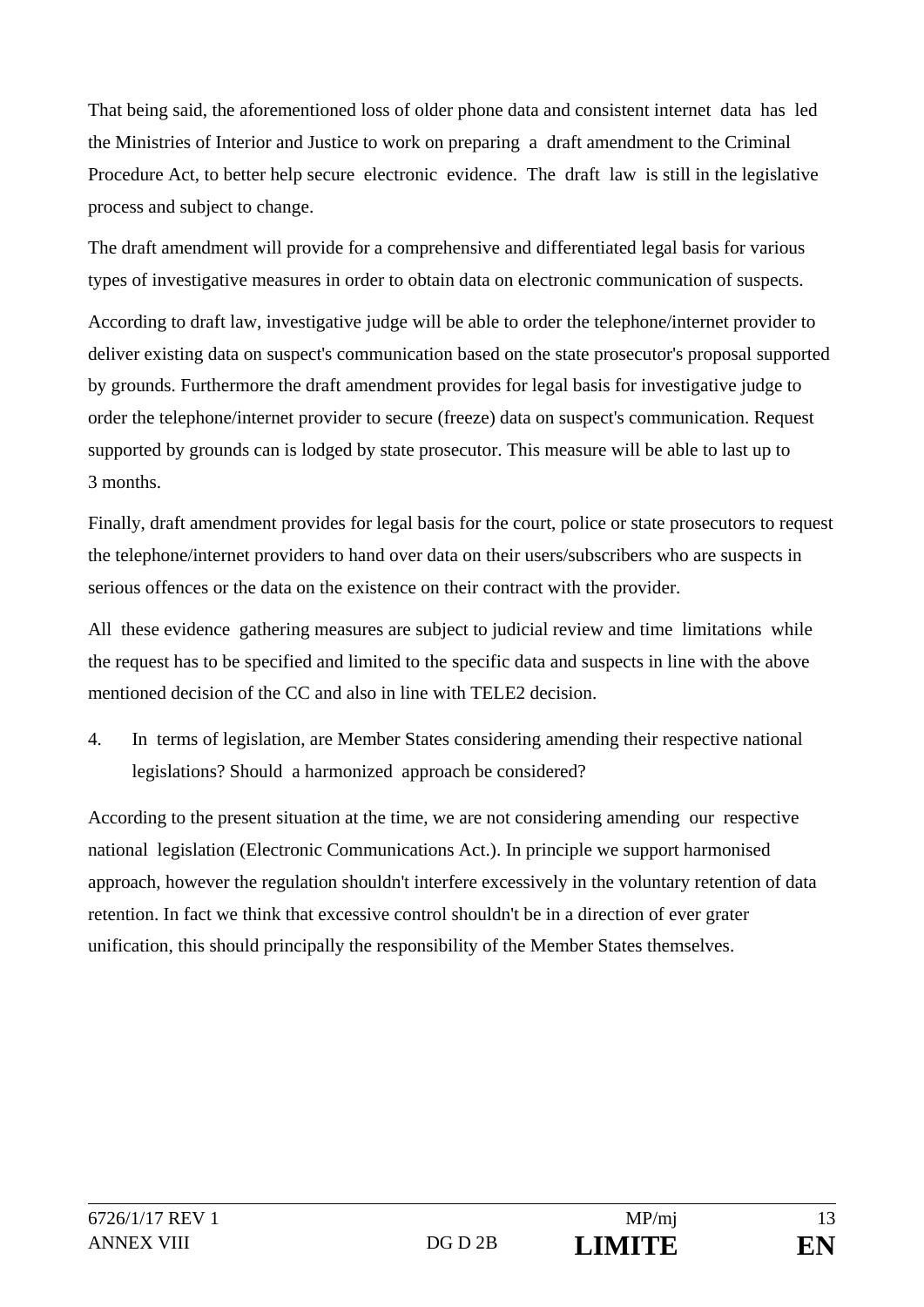# **EUROPOL**

# **Retention of electronic communication data: Problem statement Europol's contribution to the GENVAL discussion of 3 February 2017**

- Law enforcement and judicial authorities face enormous challenges in investigating online criminal activities in the absence of a harmonised legal framework regulating the retention of relevant data. Operational experience strongly argues in favour of such a framework at EU level.
- The data retention related rulings by the European Court of Justice (ECJ) explicitly recognised data retention as a legitimate tool for the prevention and combatting of serious crime and terrorism provided the necessary safeguards are implemented.

The overturning of the Data Retention Directive by the European Court of Justice (ECJ) in its ruling of 8 April 2014 in Digital Rights Ireland  $<sup>1</sup>$  has created a scattered legal landscape for law</sup> enforcement and prosecutors to obtain relevant data from private parties. The annulment of the Data Retention Directive as such had no immediate effect on the national implementing legal acts. Therefore, in some Member States (MS), there is currently still legislation in place to ensure that telecommunication companies retain such data for law enforcement purposes, whereas in others, the national legislation has been annulled in the wake of the ECJ judgement.

However, it is important to note that the ECJ in its Digital Rights Ireland ruling clearly acknowledged that "(…) the fight against international terrorism in order to maintain international peace and security constitutes an objective of general interest. (…) Article 6 of the Charter lays down the right of any person not only to liberty, but also to security. (...) It must therefore be held that the retention of data for the purpose of allowing the competent national authorities to have possible access to those data (…) genuinely satisfies an objective of general interest."

Also in 2010 the ECJ ruled that the right to data protection is "(…) not an absolute right, but must be interpreted in relation to its functioning in society".**<sup>2</sup>**

 $\frac{1}{1}$ ECLI:EU:C:2014:238 (case C-293/12)

**<sup>2</sup>** ECLI:EU:C:2010:662(case C-92/09 and C-93/09)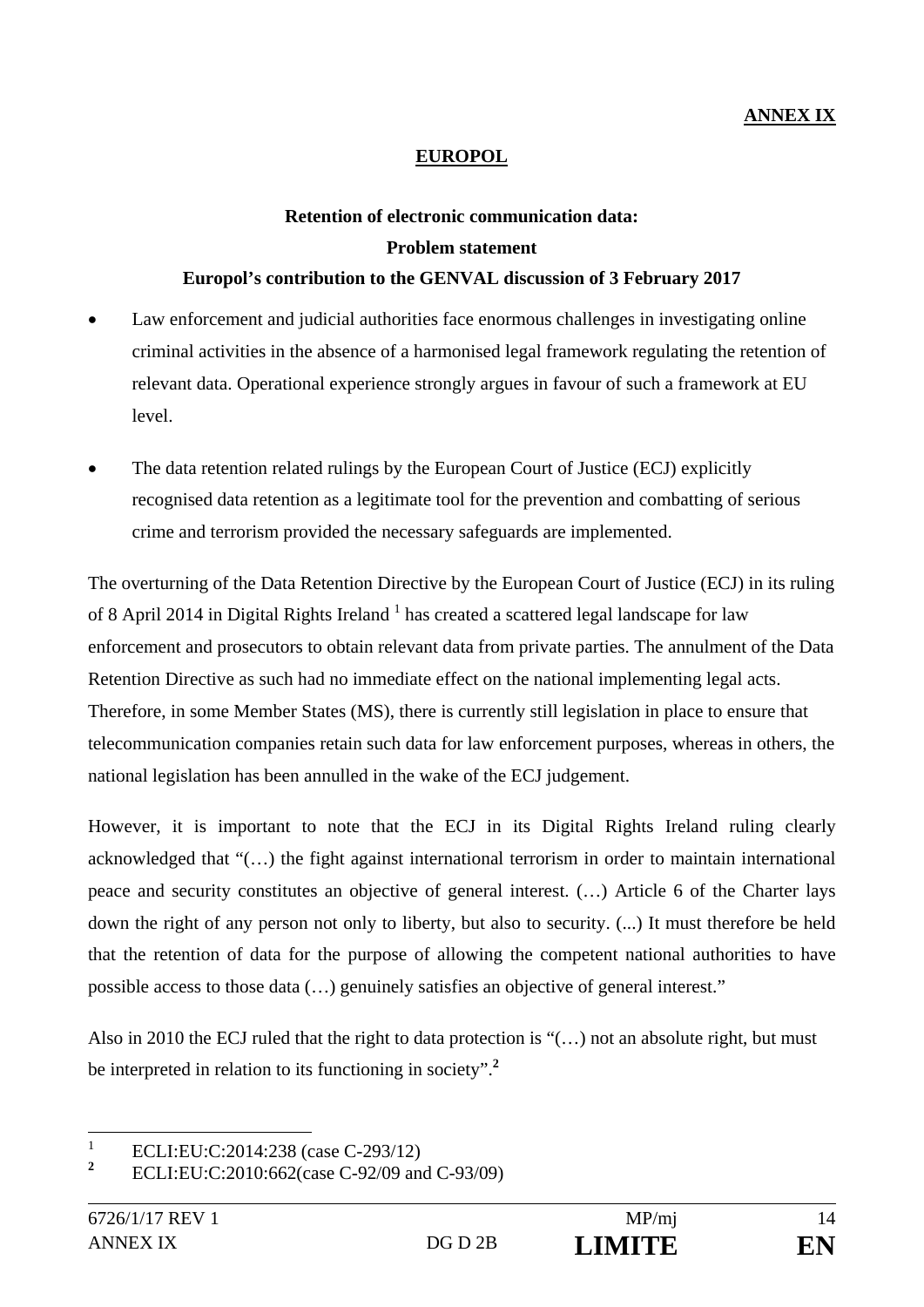Similarly, in its Tele2 Sverige and Watson ruling of 21 December  $2016<sup>3</sup>$  the Court did not go so far as to deem data retention per se unlawful. In interpreting Article 15(1) of the e-privacy Directive the Court highlighted that a MS is not prevented from introducing legislation that would facilitate targeted retention of traffic and location data for the preventive purpose of fighting serious crime. It is also very important to acknowledge that the use of retained communications data may help to clear persons suspected of serious crimes without resorting to other more intrusive means of surveillance such as interception of communications or house searches.

The discrepancies in the legal provisions in MS impede the work of the competent authorities resulting in a loss of investigative leads and ultimately affect the ability to effectively prosecute criminal activity online. Importantly, not only typical cyber investigations are affected: whereas a decade ago, the majority of criminal cases did not have a digital component, nowadays, the situation has changed entirely as almost any criminal activity and act of terrorism has a digital footprint considering the related communication, financing aspects and logistics.

Today, IP addresses often are the starting point of an investigation. Such cases cannot necessarily be solved through "classic police work" or investing more resources. The current situation creates unjust pressure on the investigating authorities to prioritise their activities in accordance with the different data retention frameworks currently in place, rather than focusing on high-value targets.

Those challenges, for instance, concern law enforcement operations targeting online environments extensively exploited for criminal purposes. This could be offences related to child sexual exploitation online, terrorism and the illicit trade of goods and services online, including illegal weapons, drugs or any other commodities related to serious crime or terrorism. This data needs to be analysed, for instance, in order to attribute specific IP addresses to suspected online criminal activities. Moreover, the prioritisation of targets may require a detailed analysis. Taking into account the large volume of data and the technical challenges related to this type of investigations, all of this requires a considerable amount of time and effort which means that by the time Internet Service Providers (ISPs) can be presented with a preservation order, in too many cases the relevant data and potential evidence are no longer available.

 $\overline{3}$ ECLI:EU:C:2016:970 (case C-203/15 and C-698/15)